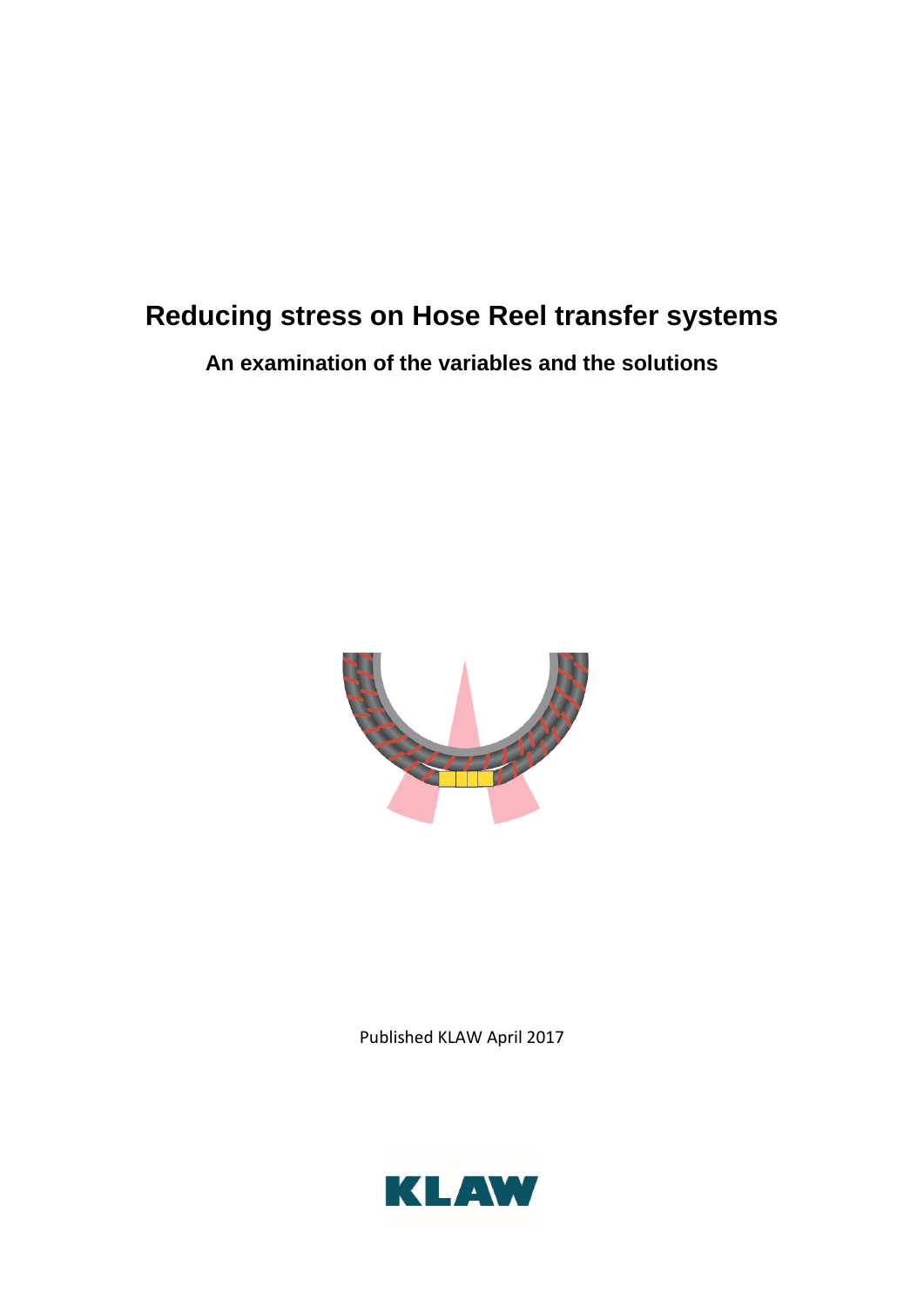# **Reducing stress on Hose Reel transfer systems**

# **Summary**

This paper considers the issues and variables involved with stress on Hoses and Marine Breakaway Couplings when wound onto Hose Reels.

## **Introduction**

## **Hose Reels**

In recent years there has been a trend towards transfer operations adopting Hose Reels as a method for deploying, recovering and storing Hoses in offshore transfer operations. There are several benefits in using this method; including increased storage capacity, a neater and therefore safer working environment, reduced risk of random damage and fatigue on Hoses and more efficient Hose application during transfer operations.



#### **Marine Breakaway Couplings**

With the aid of connectors at each end, the Marine Breakaway Coupling is fitted within the Hose string and is designed to close off both the upstream and downstream flow of media and then separate when an event causes an Activation. There are typically two events that can provoke an Activation. The first is when the Hose is stressed beyond its safe envelop – usually due to the drift of a vessel beyond predetermined parameters. The second is due to a pressure surge. In either case, the Marine Breakaway Coupling will reduce the risk of spill, help protect assets from damage and limit the potential of injury to the workforce. Risk of extended downtime and extensive clean-up costs are also reduced.

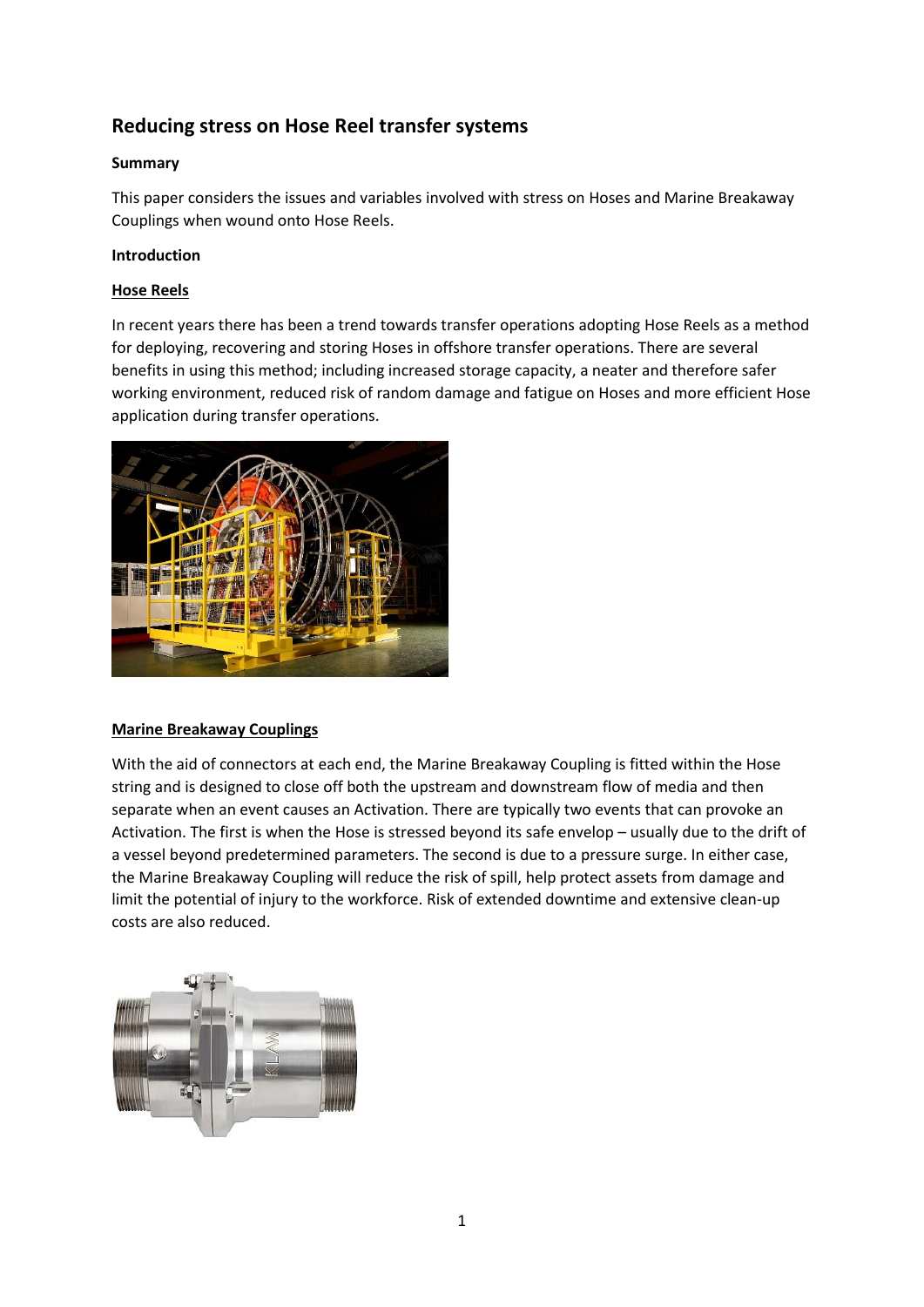#### **Application of Marine Breakaway Couplings to Hose Reels**

Marine Breakaway Couplings have been protecting Hose transfer operations for decades; including when Hoses tended to be wrapped or left on vessel rather than wound on a Hose Reel. When Hose Reels increasingly became part of Hose transfer operations, the Marine Breakaway Coupling simply wound on the Hose Reel as part of the Coil. This method is adequate; however, outstanding issues remained regarding Hose and Coupling stress and therefore greater risk of asset damage and increased depreciation of operational equipment.

#### **Variables to consider when Marine Breakaway Couplings are part of the Hose Reel Coil**

Marine Breakaway Couplings that are maintained within manufacturer recommendations do not present any particular issues within a Hose String. However, when wound to a Hose Reel, there is an unavoidable and distinct interruption in the otherwise natural radius of the Coil. This profile interruption or Coil Discrepancy presents resistant variables that cause stress on the Hose and on and Marine Breakaway Coupling. The consequence of this stress can be fatigue on both the Hoses and Marine Breakaway Coupling breakstuds.

The level of Coil Discrepancy determines the Contact Angle of the Hose in relation to the inner wound Hose. Where there is no Marine Breakaway Coupling fitted to this section of Hose then the Coil Discrepancy is zero and the correct Contact Angle is maintained. Where a Marine Breakaway Coupling is fitted then a Coil Discrepancy will exist and the Contact Angle will be imperfect; there is then a value that is determined by the extent to which the Marine Breakaway Section of Hose is raised above the Inner Hose. The longer a Marine Breakaway Coupling is in length, the higher is this value and the greater are the stress points. This can be mitigated by the radius of the Hose Reel. A greater radius reduces Coil Discrepancy. A shorter Marine Breakaway Coupling may also reduce Coil Discrepancy and therefore reduce stress.



Above is an illustration of a Hose Reel where Coil Discrepancy is zero and the Contact angle is perfect.

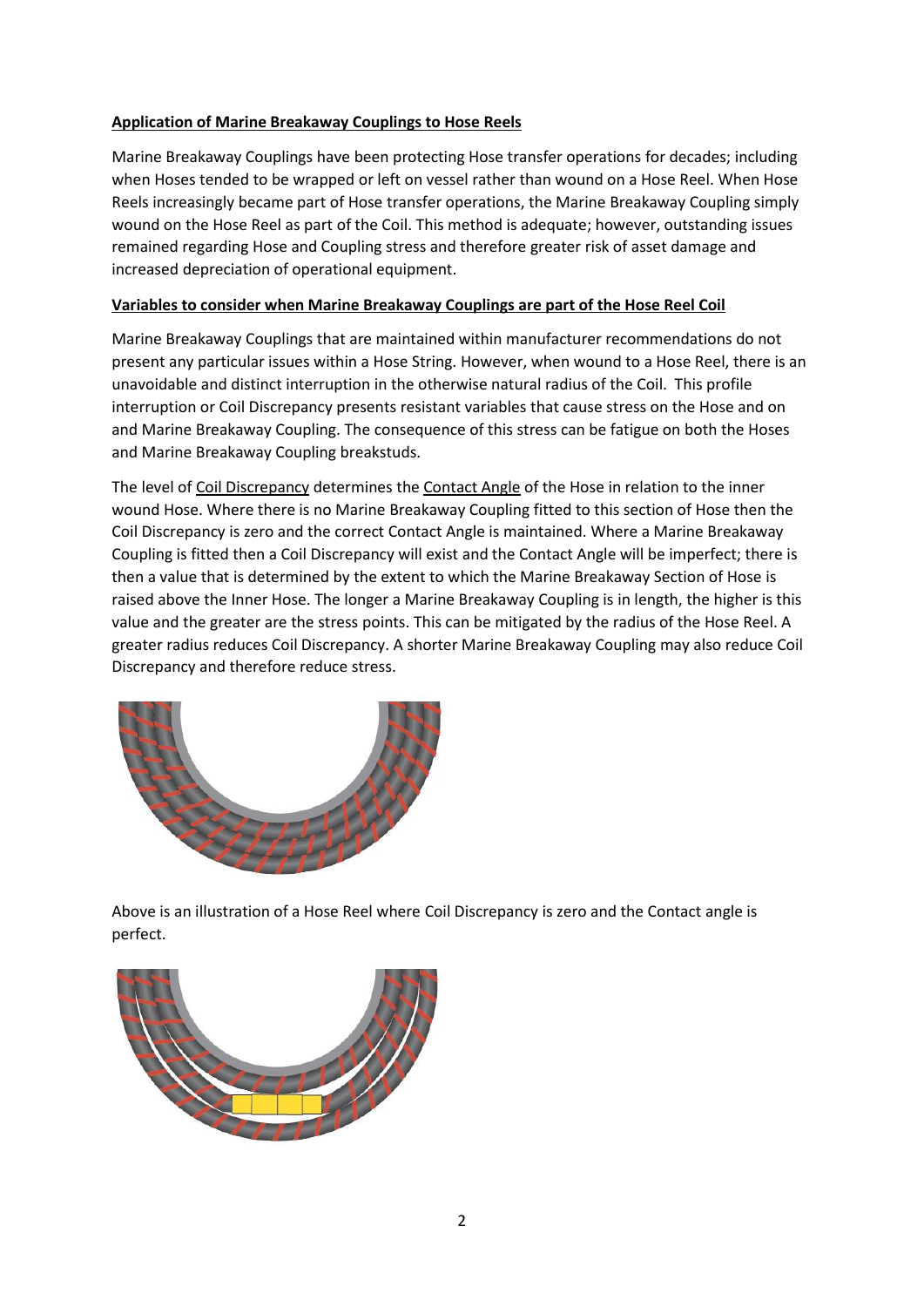Above is an illustration of a Marine Breakaway Coupling fitted to a Hose Reel. A Coil Discrepancy will exist and the Contact Angle will be imperfect.

#### **Stress factors**

Weight impact stress is caused by two variables. The first is the physical weight of the Marine Breakaway Coupling and its Profile Impact on the Inner Hose (Illustrated below as A). Weight may also vary depending on where on the Hose the Coupling is positioned during storage.



The second is the additional displaced weight of the Hose on each side of the Coupling due to Imperfect Contact Angle. This will also provoke a Bending Moment and this in turn will add stress to the Coupling Breakstuds (Illustrated above as B). Given that the design of a KLAW Marine Breakaway Coupling is designed to resist Bending Moments and only respond to axial forces then Activation is unlikely. There is nevertheless the issue that frequent stress and therefore fatigue placed on the Breakstuds due to the repeated drawing of the Hose on the Reel will require additional maintenance attention.

Hose Kink stress is caused by the extent of Imperfect Contact Angle. There is high correlation between the total space between the section of Hose fitted with the Marine Breakaway Coupling and the Inner Hose and the risk of Hose fatigue (Illustrated above in two places as C).

All of the above stress factors can be magnified by any applied Hose tension when recovered back onto the Reel, and by additional Hose coils wound over the Breakaway Coupling, which may occur in some configurations.

#### **KLAW Marine2 Breakaway Coupling**

The KLAW Marine2 Breakaway Coupling was developed in part to address stress related issues on Hose Reels. The KLAW Marine Mark 1 Breakaway Coupling for offshore applications had been in operation for many years and was already the lightest and shortest on the market. This is due in no small part to the characteristics of the Flip-Flap Valve which are not available with alternative valve designs such as the Poppet Valve.

The Marine2 Breakaway Coupling is 15% lighter and 10% shorter than the KLAW Marine Mark 1. This saving in weight and length provides exponential stress reduction benefits to Hose Reel applications and in consequence greatly reduces fatigue on Inner Hose and Outer Hose sections and on Marine Breakaway Coupling Breakstuds.

The addition of the unique Easy Reset Facility now fitted as standard to all KLAW Breakaway Couplings delivers the ability to service and reset the Coupling without the need to detach the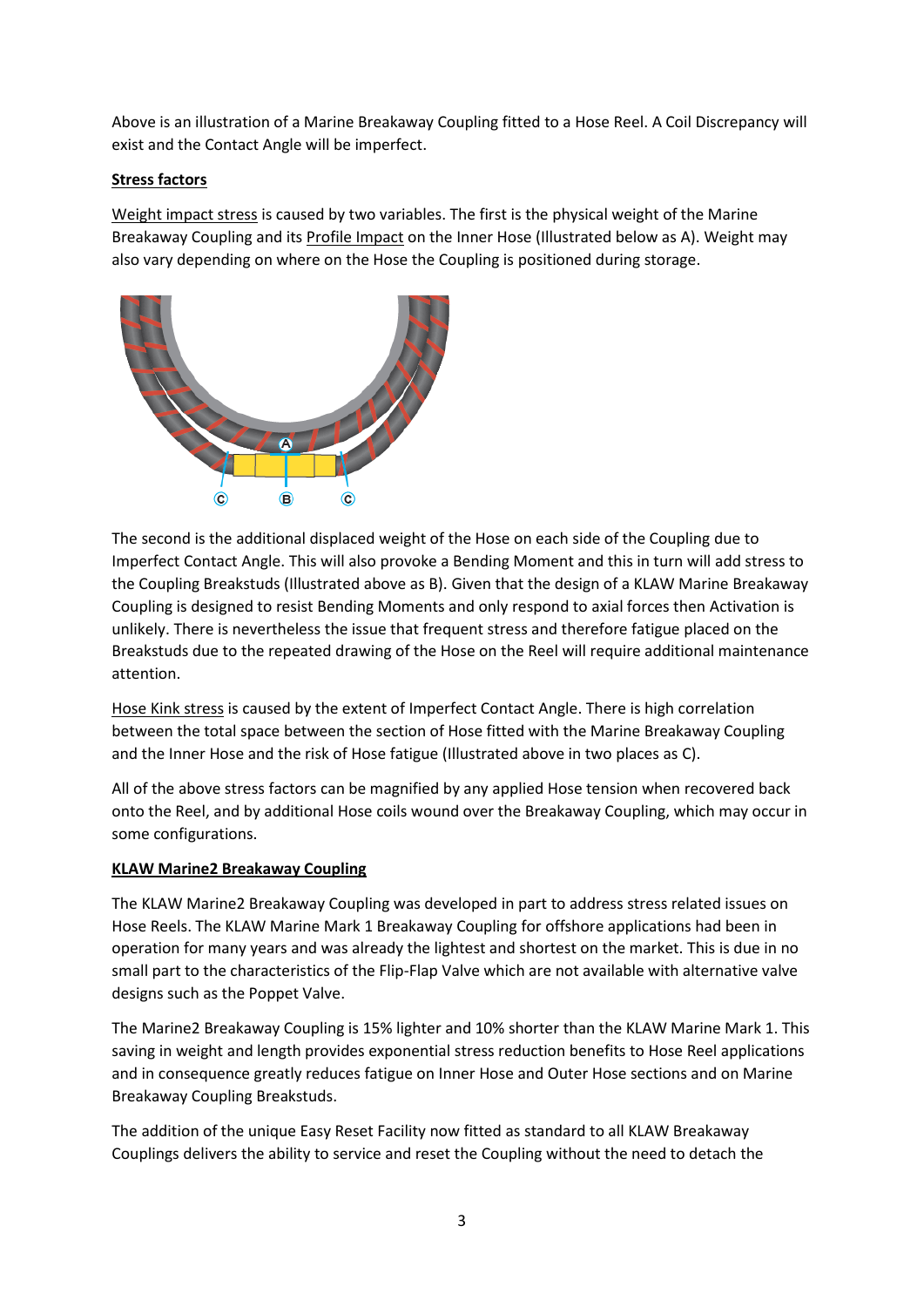Coupling from the line. This is an additional development that reduces fatigue on the Hose due to the additional handling and interference when detaching and reattaching the Coupling.

Precise measurement of the proposed reduction in stress and fatigue on the Hose and Breakstuds is difficult due to the number of variables specific to any operation. Examples include the type, quality and age of Hose, frequency of use, diameter of Hose Reel, Hose and Marine Breakaway Coupling size, ambient storage and operation conditions such as temperature and even the particular handling, maintenance and storage techniques employed by the operator. Nevertheless, a correlation between length and weight of Coupling and stress on the Hose and Breakstuds when wound on the Hose Reel has been shown and therefore a reduction in these variables will reduce fatigue.

# **An illustration of variances in Imperfect Contact Angles due to Coupling length**

Profile Impact is higher in correlation to a greater Imperfect Contact Angle due to there being less support for the Hose other than the point where the Marine Breakaway Coupling is in contact with the Inner hose. Profile Impact can also be greater where Outer Hose is wound over the section of Hose fitted with the Marine Breakaway Coupling.



The above illustrations provide a comparison of the width of Imperfect Angle. On the left is an extended Imperfect Angle as caused by a longer Coupling such as that using a Poppet Valve. On the right is the significantly shorter Imperfect Angle of the KLAW Marine2.

A greater Imperfect Contact Angle results in a higher Bending Moment being applied to the Marine Breakaway Coupling.